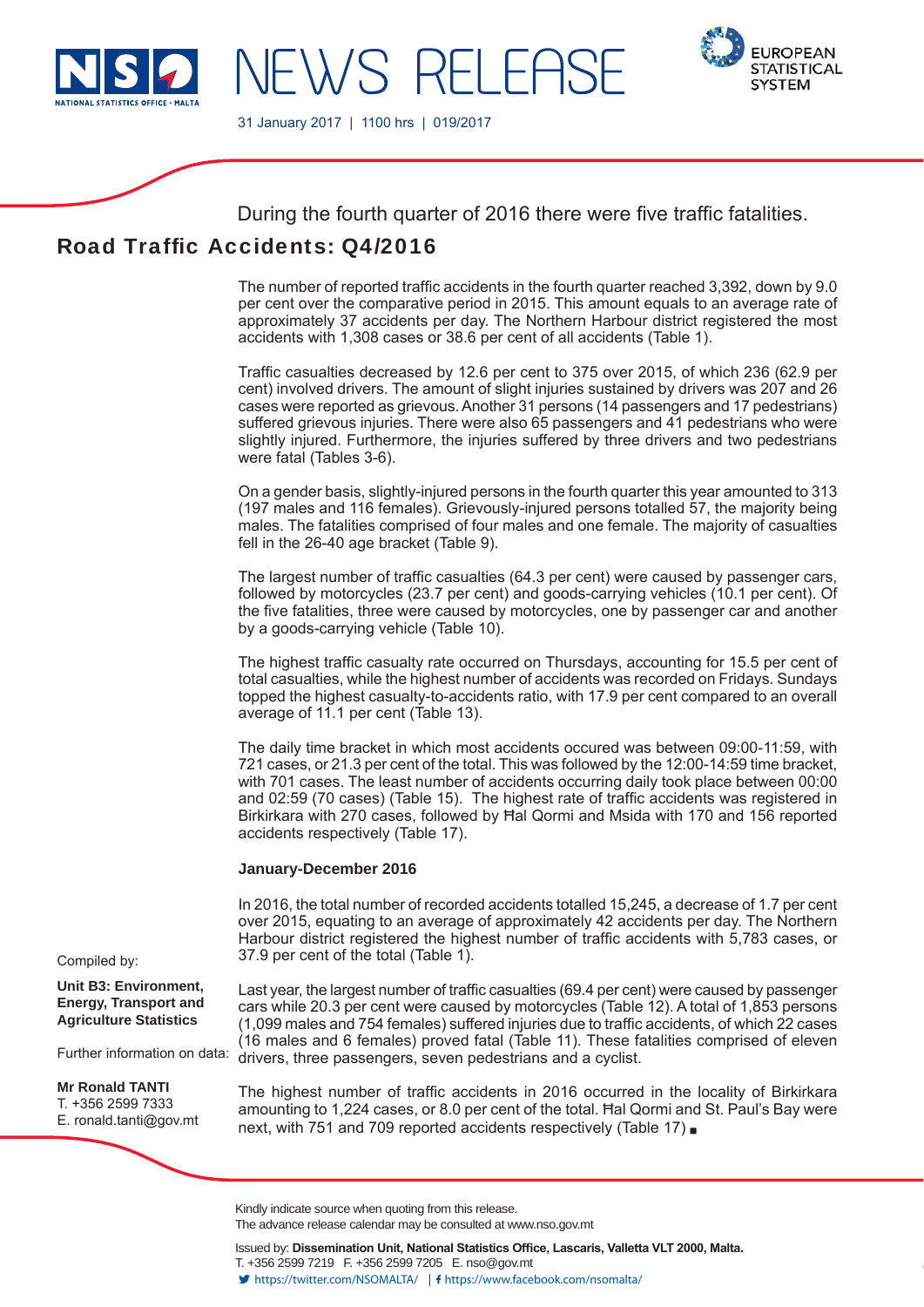|                        |        | January-December | October-December |       |        |                      |  |
|------------------------|--------|------------------|------------------|-------|--------|----------------------|--|
| <b>Region/District</b> | 2015   | 2016             | 2015             | 2016  | Change | Percentage<br>change |  |
| <b>MALTA</b>           | 15,504 | 15,245           | 3,727            | 3,392 | $-335$ | $-9.0$               |  |
| <b>Malta</b>           | 14,710 | 14,464           | 3,551            | 3,232 | $-319$ | $-9.0$               |  |
| Southern Harbour       | 3,161  | 3,065            | 713              | 706   | $-7$   | $-1.0$               |  |
| Northern Harbour       | 5,819  | 5,783            | 1,450            | 1,308 | $-142$ | $-9.8$               |  |
| South Eastern          | 1,348  | 1,361            | 322              | 267   | $-55$  | $-17.1$              |  |
| Western                | 1,868  | 1,782            | 502              | 424   | $-78$  | $-15.5$              |  |
| <b>Northern</b>        | 2,514  | 2,473            | 564              | 527   | $-37$  | $-6.6$               |  |
| <b>Gozo and Comino</b> | 794    | 781              | 176              | 160   | $-16$  | $-9.1$               |  |

### **Table 2. Minor road traffic accidents**

|                        |        | January-December | October-December |       |        |                      |  |  |
|------------------------|--------|------------------|------------------|-------|--------|----------------------|--|--|
| <b>Region/District</b> | 2015   | 2016             | 2015             | 2016  | Change | Percentage<br>change |  |  |
| <b>MALTA</b>           | 14,127 | 13,807           | 3,381            | 3,088 | $-293$ | $-8.7$               |  |  |
| <b>Malta</b>           | 13,428 | 13,108           | 3,226            | 2,943 | $-283$ | $-8.8$               |  |  |
| Southern Harbour       | 2,864  | 2,768            | 639              | 648   | 9      | 1.4                  |  |  |
| Northern Harbour       | 5,398  | 5,339            | 1.341            | 1,203 | $-138$ | $-10.3$              |  |  |
| South Eastern          | 1,204  | 1,182            | 296              | 229   | $-67$  | $-22.6$              |  |  |
| Western                | 1.699  | 1,622            | 459              | 389   | $-70$  | $-15.3$              |  |  |
| <b>Northern</b>        | 2,263  | 2,197            | 491              | 474   | $-17$  | $-3.5$               |  |  |
| <b>Gozo and Comino</b> | 699    | 699              | 155              | 145   | $-10$  | $-6.5$               |  |  |

#### **Table 3. Casualties in road traffic accidents**

|                        |       | January-December |      |      |        |                      |
|------------------------|-------|------------------|------|------|--------|----------------------|
| <b>Region/District</b> | 2015  | 2016             | 2015 | 2016 | Change | Percentage<br>change |
| <b>MALTA</b>           | 1,711 | 1,853            | 429  | 375  | $-54$  | $-12.6$              |
| <b>Malta</b>           | 1,599 | 1,743            | 405  | 354  | $-51$  | $-12.6$              |
| Southern Harbour       | 368   | 384              | 90   | 72   | $-18$  | $-20.0$              |
| Northern Harbour       | 499   | 569              | 125  | 128  | 3      | 2.4                  |
| South Eastern          | 188   | 235              | 38   | 48   | 10     | 26.3                 |
| Western                | 213   | 204              | 54   | 41   | $-13$  | $-24.1$              |
| <b>Northern</b>        | 331   | 351              | 98   | 65   | $-33$  | $-33.7$              |
| <b>Gozo and Comino</b> | 112   | 110              | 24   | 21   | $-3$   | $-12.5$              |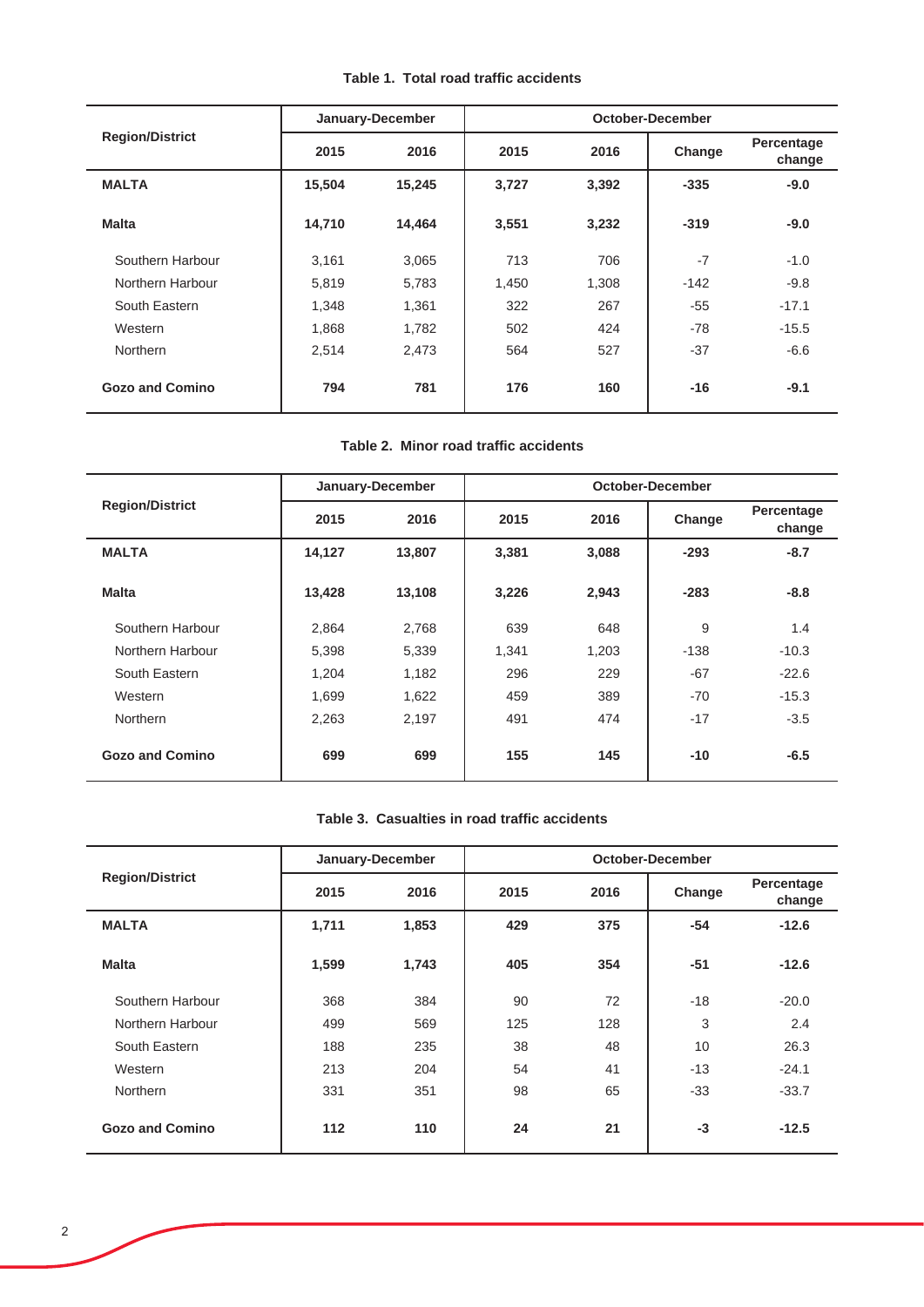|  |  | Table 4. Injuries sustained by drivers in road traffic accidents: October-December |  |
|--|--|------------------------------------------------------------------------------------|--|
|--|--|------------------------------------------------------------------------------------|--|

| <b>Region/District</b> |        | 2015            |                          |              |        | 2016            |       |       |  |
|------------------------|--------|-----------------|--------------------------|--------------|--------|-----------------|-------|-------|--|
|                        | Slight | <b>Grievous</b> | Fatal                    | <b>Total</b> | Slight | <b>Grievous</b> | Fatal | Total |  |
| <b>MALTA</b>           | 217    | 37              | ٠                        | 254          | 207    | 26              | 3     | 236   |  |
| <b>Malta</b>           | 200    | 34              | ٠                        | 234          | 196    | 25              | 3     | 224   |  |
| Southern Harbour       | 50     | 4               | $\overline{\phantom{a}}$ | 54           | 43     | 6               | ٠     | 49    |  |
| Northern Harbour       | 61     | 8               | $\overline{\phantom{a}}$ | 69           | 65     | 9               | ٠     | 74    |  |
| South Eastern          | 19     | 5               | ٠                        | 24           | 30     | 2               | 1     | 33    |  |
| Western                | 31     | 5               | $\overline{\phantom{a}}$ | 36           | 21     | 4               | ٠     | 25    |  |
| Northern               | 39     | 12              | $\overline{\phantom{a}}$ | 51           | 37     | 4               | 2     | 43    |  |
| <b>Gozo and Comino</b> | 17     | 3               | ۰                        | 20           | 11     | 1               | ٠     | 12    |  |

|  |  |  |  |  | Table 5. Injuries sustained by passengers in road traffic accidents: October-December |
|--|--|--|--|--|---------------------------------------------------------------------------------------|
|--|--|--|--|--|---------------------------------------------------------------------------------------|

| <b>Region/District</b> |              | 2015            |                |                | 2016   |                         |       |       |
|------------------------|--------------|-----------------|----------------|----------------|--------|-------------------------|-------|-------|
|                        | Slight       | <b>Grievous</b> | Fatal          | <b>Total</b>   | Slight | Grievous                | Fatal | Total |
| <b>MALTA</b>           | 81           | 5               | ٠              | 86             | 65     | 14                      | ۰     | 79    |
| <b>Malta</b>           | 79           | 5               | ۰              | 84             | 60     | 13                      | ۰     | 73    |
| Southern Harbour       | 14           | $\overline{2}$  | $\blacksquare$ | 16             | 12     | $\overline{\mathbf{A}}$ | ٠     | 13    |
| Northern Harbour       | 22           | 4               | ٠              | 23             | 20     | 8                       | ٠     | 28    |
| South Eastern          | 7            | ۰               | ٠              | 7              | 8      |                         | ٠     | 8     |
| Western                | 9            |                 | ٠              | 9              | 9      | $\overline{\mathbf{A}}$ | ۰     | 10    |
| Northern               | 27           | $\overline{2}$  | ٠              | 29             | 11     | 3                       | ۰     | 14    |
| <b>Gozo and Comino</b> | $\mathbf{2}$ |                 | ٠              | $\overline{2}$ | 5      | 1                       | ۰     | 6     |

**Table 6. Injuries sustained by pedestrians, cysclist, others in road traffic accidents: October-December**

|                        |                | 2015            |                |                |              | 2016            |                |       |  |
|------------------------|----------------|-----------------|----------------|----------------|--------------|-----------------|----------------|-------|--|
| <b>Region/District</b> | Slight         | <b>Grievous</b> | Fatal          | <b>Total</b>   | Slight       | <b>Grievous</b> | Fatal          | Total |  |
| <b>MALTA</b>           | 59             | 27              | 3              | 89             | 41           | 17              | $\overline{2}$ | 60    |  |
| <b>Malta</b>           | 57             | 27              | 3              | 87             | 39           | 16              | 2              | 57    |  |
| Southern Harbour       | 14             | 6               | ٠              | 20             | 8            | $\overline{2}$  | ٠              | 10    |  |
| Northern Harbour       | 22             | 11              | $\blacksquare$ | 33             | 15           | 10              | 1              | 26    |  |
| South Eastern          | 5              | 2               | ٠              | 7              | ⇁            | ۰               | ۰              |       |  |
| Western                | $\overline{ }$ |                 |                | 9              | 3            | 3               | ۰              | 6     |  |
| Northern               | 9              | 7               | $\overline{2}$ | 18             | 6            | 4               | 4              | 8     |  |
| <b>Gozo and Comino</b> | $\mathbf{2}$   | ۰               |                | $\overline{2}$ | $\mathbf{2}$ | 1               | ۰              | 3     |  |

Note: Other refers to horsecabs, electric scooters, etc.





3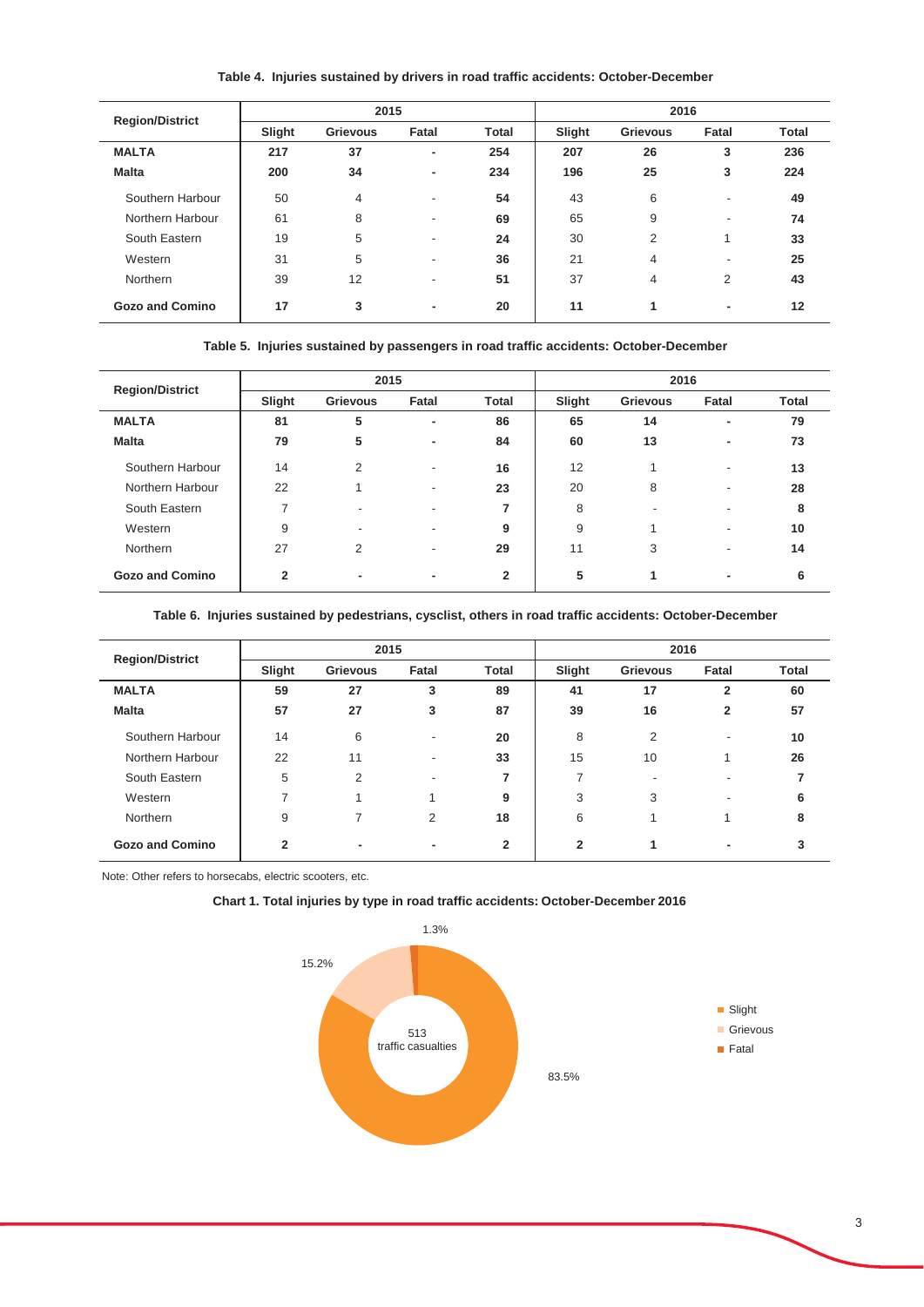| <b>Region/District</b> |        | 2015            |                          |       |        | 2016            |                |              |
|------------------------|--------|-----------------|--------------------------|-------|--------|-----------------|----------------|--------------|
|                        | Slight | <b>Grievous</b> | Fatal                    | Total | Slight | <b>Grievous</b> | Fatal          | <b>Total</b> |
| <b>MALTA</b>           | 1,394  | 306             | 11                       | 1,711 | 1,537  | 294             | 22             | 1,853        |
| <b>Malta</b>           | 1,315  | 277             | 7                        | 1,599 | 1,447  | 274             | 22             | 1,743        |
| Southern Harbour       | 308    | 60              | $\overline{\phantom{0}}$ | 368   | 326    | 56              | $\overline{2}$ | 384          |
| Northern Harbour       | 406    | 91              | 2                        | 499   | 458    | 104             | 7              | 569          |
| South Eastern          | 155    | 32              | 1                        | 188   | 204    | 29              | $\overline{2}$ | 235          |
| Western                | 181    | 31              | 4                        | 213   | 175    | 27              | 2              | 204          |
| <b>Northern</b>        | 265    | 63              | 3                        | 331   | 284    | 58              | 9              | 351          |
| <b>Gozo and Comino</b> | 79     | 29              | 4                        | $112$ | 90     | 20              | ٠              | 110          |

**Table 7. Total injuries sustained in road traffic accidents: January-December**

#### **Table 8. Road traffic casualties by month and type of injury: January-December**

| <b>Month</b> |        | 2015            |                          |              | 2016   |                 |                |              |
|--------------|--------|-----------------|--------------------------|--------------|--------|-----------------|----------------|--------------|
|              | Slight | <b>Grievous</b> | Fatal                    | <b>Total</b> | Slight | <b>Grievous</b> | Fatal          | <b>Total</b> |
| January      | 96     | 19              | 2                        | 117          | 124    | 20              | 2              | 146          |
| February     | 101    | 18              | $\overline{\phantom{a}}$ | 119          | 127    | 30              | $\mathbf{1}$   | 158          |
| March        | 99     | 27              | $\overline{\phantom{a}}$ | 126          | 142    | 20              | $\mathbf{1}$   | 163          |
| April        | 88     | 23              | $\overline{2}$           | 113          | 157    | 29              | $\mathbf{1}$   | 187          |
| May          | 137    | 27              | 2                        | 166          | 127    | 23              | 3              | 153          |
| June         | 146    | 31              | 1                        | 178          | 129    | 28              | $\mathbf{1}$   | 158          |
| July         | 153    | 28              | $\mathbf{1}$             | 182          | 149    | 30              | 3              | 182          |
| August       | 122    | 40              | ٠                        | 162          | 168    | 30              | $\overline{2}$ | 200          |
| September    | 95     | 24              | $\overline{\phantom{a}}$ | 119          | 101    | 27              | 3              | 131          |
| October      | 123    | 20              | 1                        | 144          | 101    | 25              | $\overline{2}$ | 128          |
| November     | 111    | 21              | $\mathbf{1}$             | 133          | 102    | 22              | 2              | 126          |
| December     | 123    | 28              | $\mathbf{1}$             | 152          | 110    | 10              | $\mathbf{1}$   | 121          |
| <b>Total</b> | 1,394  | 306             | 11                       | 1,711        | 1,537  | 294             | 22             | 1,853        |

**Note:** A pedestrian who suffered grievous injuries in an accident which happened in April, succumbed to the injuries and died in September. However, according to the definition of fatal injury this is still shown as grievous. See methodological notes.



**Chart 2. Total injuries by type in road traffic accidents: January-December 2016**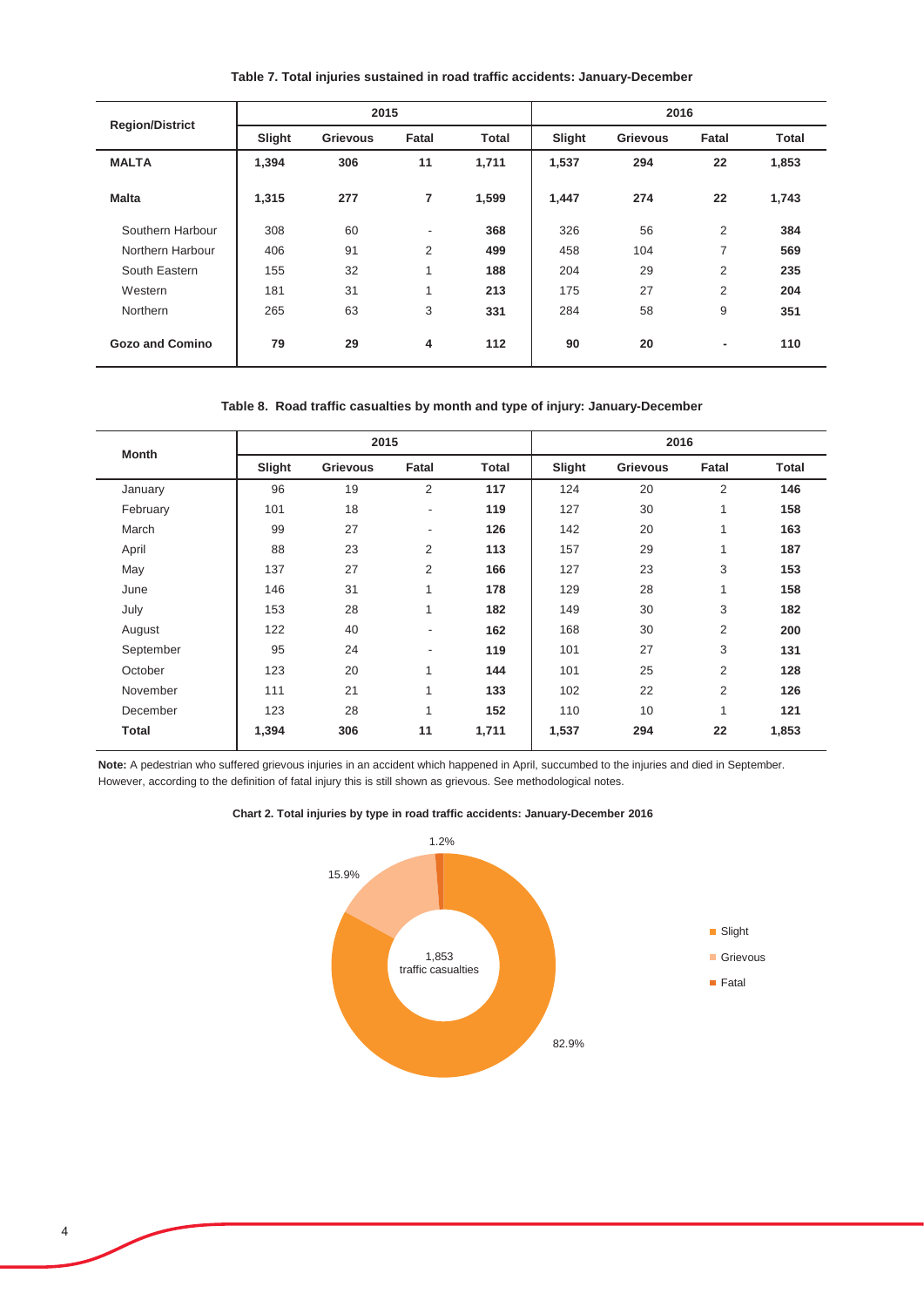|              | 2015             |                          | 2016                      |                          |                         |
|--------------|------------------|--------------------------|---------------------------|--------------------------|-------------------------|
| Age group    | <b>Total</b>     | Slight                   | <b>Grievous</b>           | Fatal                    | <b>Total</b>            |
|              |                  |                          | <b>Males</b>              |                          |                         |
| $0 - 10$     | 8                | 14                       | $\mathfrak{S}$            | ÷,                       | 17                      |
| $11 - 17$    | $\mathbf{3}$     | $\overline{7}$           | $\mathbf{1}$              | $\overline{a}$           | 8                       |
| 18-25        | 46               | 28                       | $\,8\,$                   | $\overline{2}$           | 38                      |
| 26-40        | 84               | 66                       | 13                        | $\overline{2}$           | 81                      |
| 41-59        | 66               | 51                       | 10                        | $\overline{\phantom{a}}$ | 61                      |
| 60-65        | 17               | 11                       | $\overline{\mathcal{L}}$  |                          | 15                      |
| $66+$        | 25               | 19                       | $\overline{4}$            |                          | 23                      |
| unknown      | $\mathbf{1}$     | $\mathbf{1}$             | $\overline{a}$            |                          | 1                       |
| <b>Total</b> | 250              | 197                      | 43                        | 4                        | 244                     |
|              |                  |                          | <b>Females</b>            |                          |                         |
| $0 - 10$     | $\overline{7}$   | $\mathfrak{Z}$           | $\mathbf{1}$              | $\overline{\phantom{a}}$ | $\overline{\mathbf{4}}$ |
| $11 - 17$    | $\boldsymbol{9}$ | $\,6\,$                  | ÷,                        |                          | $\bf 6$                 |
| 18-25        | 38               | 32                       | $\ensuremath{\mathsf{3}}$ |                          | 35                      |
| $26 - 40$    | 47               | 33                       | $\overline{2}$            |                          | 35                      |
| 41-59        | 47               | 26                       | 3                         |                          | 29                      |
| 60-65        | 12               | $\overline{2}$           | $\overline{2}$            |                          | $\overline{\mathbf{4}}$ |
| $66+$        | 17               | 14                       | $\mathfrak{Z}$            | $\mathbf{1}$             | 18                      |
| unknown      | $\mathbf 2$      | $\overline{\phantom{a}}$ |                           |                          | $\blacksquare$          |
| <b>Total</b> | 179              | 116                      | 14                        | 1                        | 131                     |
|              |                  |                          | <b>Total</b>              |                          |                         |
| $0 - 10$     | 15               | 17                       | $\overline{4}$            | $\overline{\phantom{a}}$ | 21                      |
| $11 - 17$    | 12               | 13                       | $\mathbf{1}$              | $\blacksquare$           | 14                      |
| 18-25        | 84               | 60                       | 11                        | $\overline{2}$           | 73                      |
| 26-40        | 131              | 99                       | 15                        | $\overline{2}$           | 116                     |
| 41-59        | 113              | 77                       | 13                        | $\overline{a}$           | 90                      |
| 60-65        | 29               | 13                       | $\,6$                     | $\overline{a}$           | 19                      |
| $66+$        | 42               | 33                       | $\boldsymbol{7}$          | $\mathbf{1}$             | 41                      |
| unknown      | $\mathbf 3$      | $\mathbf{1}$             | $\overline{\phantom{a}}$  |                          | $\mathbf{1}$            |
| <b>Total</b> | 429              | 313                      | 57                        | $5\phantom{.0}$          | 375                     |

# **Table 9. Road traffic casualties by type of injury, age group and sex: October-December**

**Table 10. Road traffic casualties by type of injury, age group and vehicle type: October-December**

| Vehicle type           | 2015  |        | 2016            |                          |              |
|------------------------|-------|--------|-----------------|--------------------------|--------------|
|                        | Total | Slight | <b>Grievous</b> | Fatal                    | <b>Total</b> |
| Motorcycle             | 84    | 63     | 23              | 3                        | 89           |
| Passenger car          | 297   | 214    | 26              |                          | 241          |
| Coach and bus          | 13    |        |                 |                          | 2            |
| Goods-carrying vehicle | 26    | 32     | 5               |                          | 38           |
| Unknown vehicle type   | 9     | 3      | $\overline{2}$  | $\overline{\phantom{0}}$ | 5            |
| <b>Total</b>           | 429   | 313    | 57              | 5                        | 375          |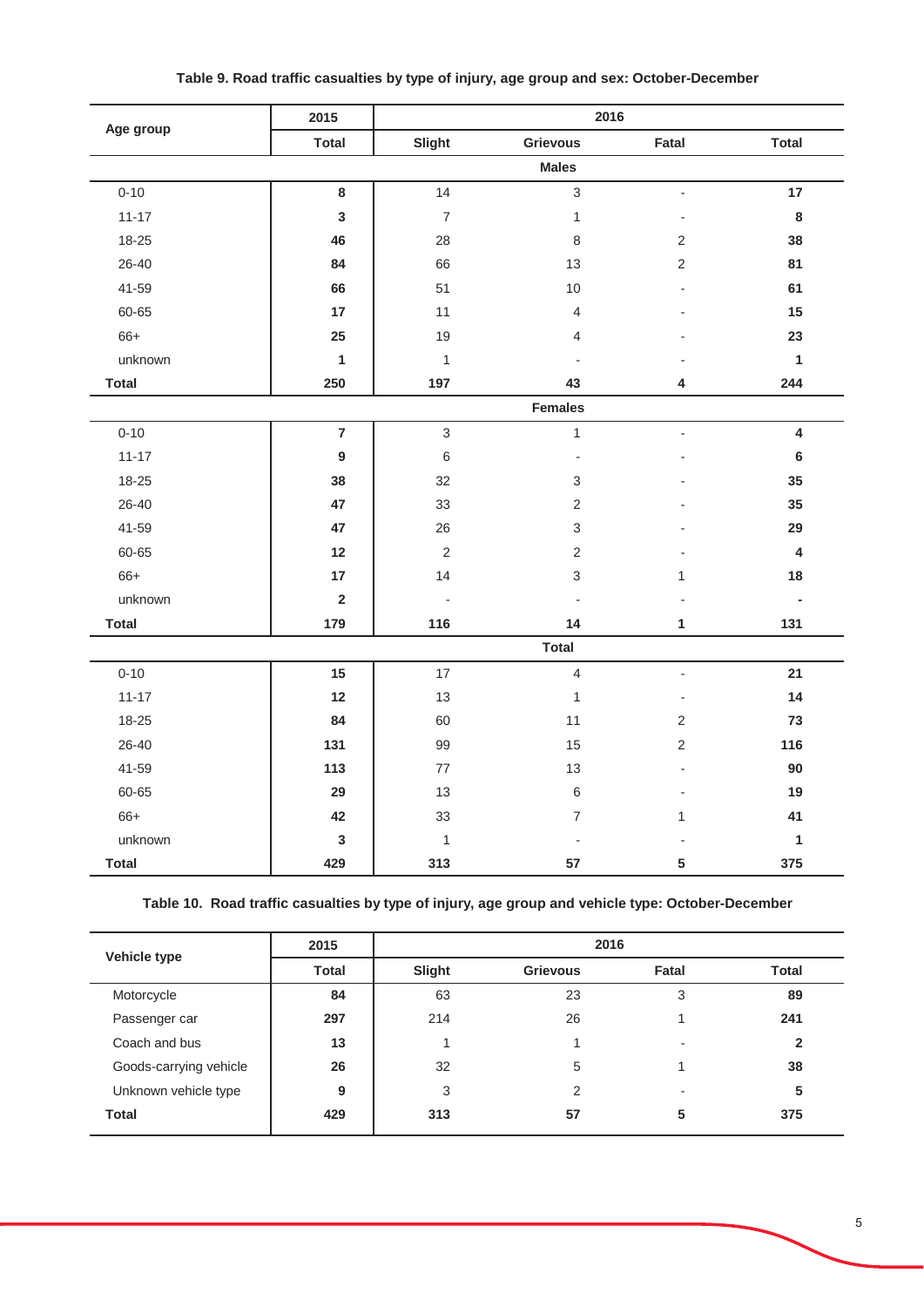|              | 2015           |                          | 2016             |                          |                |
|--------------|----------------|--------------------------|------------------|--------------------------|----------------|
| Age group    | <b>Total</b>   | Slight                   | <b>Grievous</b>  | Fatal                    | <b>Total</b>   |
|              |                |                          | <b>Males</b>     |                          |                |
| $0 - 10$     | 43             | 39                       | 15               |                          | 54             |
| $11 - 17$    | 31             | 26                       | $\,6\,$          | ÷                        | 32             |
| 18-25        | 198            | 154                      | 42               | 3                        | 199            |
| 26-40        | 311            | 296                      | 59               | $\overline{7}$           | 362            |
| 41-59        | 248            | 220                      | 56               | 4                        | 280            |
| 60-65        | 58             | 49                       | $\boldsymbol{9}$ | $\overline{a}$           | 58             |
| $66+$        | 102            | 83                       | 26               | 2                        | 111            |
| unknown      | $\overline{7}$ | $\overline{2}$           | $\mathbf{1}$     |                          | $\mathbf{3}$   |
| <b>Total</b> | 998            | 869                      | 214              | 16                       | 1,099          |
|              |                |                          | <b>Females</b>   |                          |                |
| $0 - 10$     | 42             | 26                       | $\sqrt{2}$       | $\overline{\phantom{a}}$ | 28             |
| $11 - 17$    | 31             | 29                       | $\sqrt{3}$       | $\mathbf{1}$             | 33             |
| 18-25        | 141            | 151                      | 14               | $\overline{\phantom{a}}$ | 165            |
| 26-40        | 225            | 190                      | 21               | $\overline{2}$           | 213            |
| 41-59        | 162            | 178                      | 23               | $\mathbf{1}$             | 202            |
| 60-65        | 44             | 30                       | $\mathfrak{S}$   |                          | 33             |
| 66+          | 65             | 64                       | 14               | $\sqrt{2}$               | 80             |
| unknown      | $\mathbf 3$    | $\overline{\phantom{a}}$ | ÷.               |                          | $\blacksquare$ |
| <b>Total</b> | 713            | 668                      | 80               | 6                        | 754            |
|              |                |                          | <b>Total</b>     |                          |                |
| $0 - 10$     | 85             | 65                       | 17               | $\overline{\phantom{a}}$ | 82             |
| $11 - 17$    | 62             | 55                       | $\boldsymbol{9}$ | $\mathbf{1}$             | 65             |
| 18-25        | 339            | 305                      | 56               | $\sqrt{3}$               | 364            |
| 26-40        | 536            | 486                      | 80               | $\boldsymbol{9}$         | 575            |
| 41-59        | 410            | 398                      | 79               | 5                        | 482            |
| 60-65        | 102            | 79                       | 12               | $\overline{a}$           | 91             |
| $66+$        | 167            | 147                      | 40               | $\overline{4}$           | 191            |
| unknown      | $10$           | $\sqrt{2}$               | $\mathbf{1}$     |                          | $\mathbf 3$    |
| <b>Total</b> | 1,711          | 1,537                    | 294              | 22                       | 1,853          |

# **Table 11. Road traffic casualties by type of injury, age group and sex: January-December**

**Table 12. Road traffic casualties by type of injury, age group and vehicle type: January-December**

|                        | 2015         |        | 2016            |       |              |
|------------------------|--------------|--------|-----------------|-------|--------------|
| Vehicle type           | <b>Total</b> | Slight | <b>Grievous</b> | Fatal | <b>Total</b> |
| Motorcycle             | 318          | 270    | 98              | 9     | 377          |
| Passenger car          | 1,223        | 1,123  | 152             | 11    | 1,286        |
| Coach and bus          | 34           | 31     | 12              |       | 43           |
| Goods-carrying vehicle | 116          | 99     | 25              | 2     | 126          |
| Unknown vehicle type   | 20           | 14     | 7               | ٠     | 21           |
| <b>Total</b>           | 1,711        | 1,537  | 294             | 22    | 1,853        |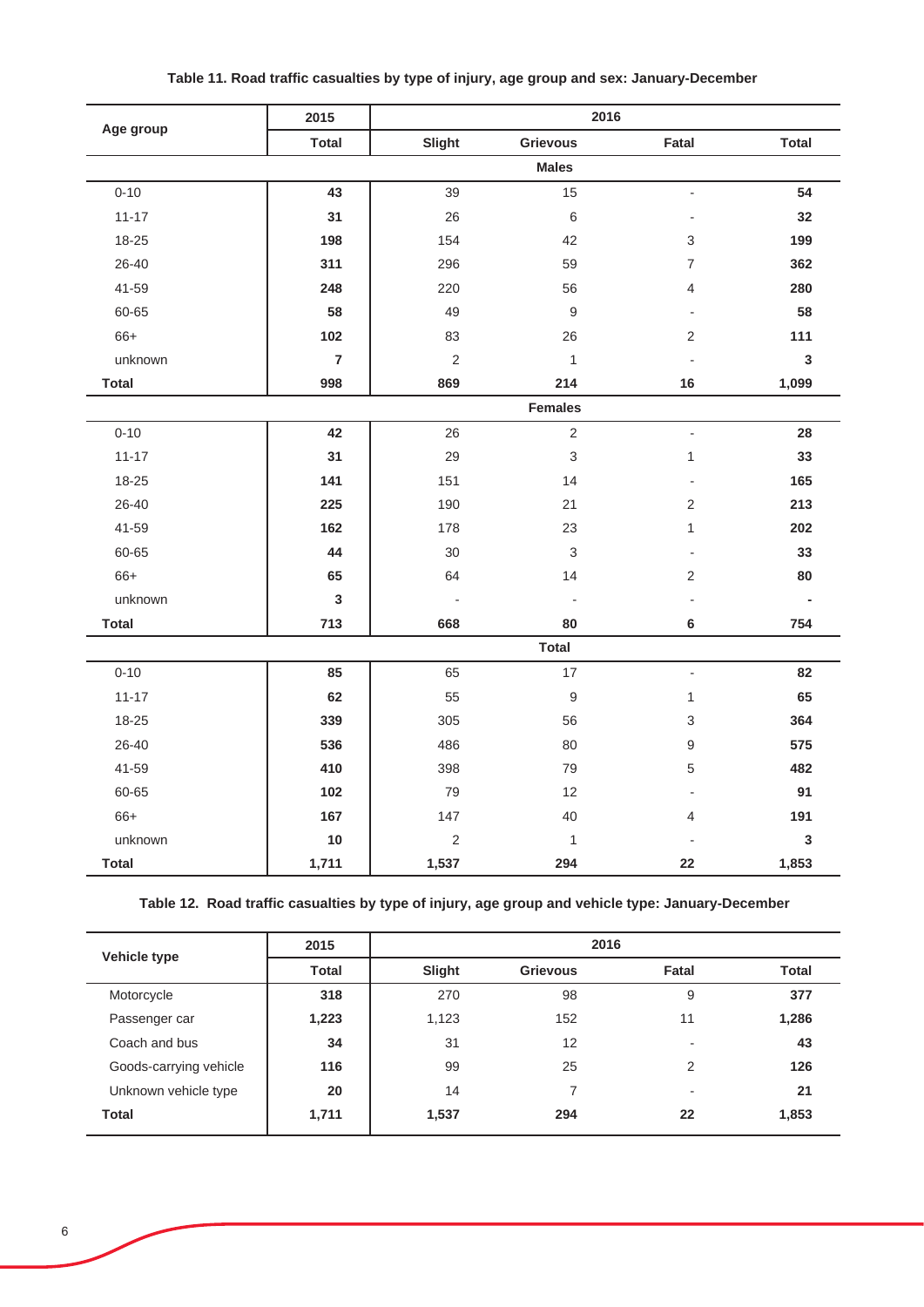| Table 13. Road traffic casualties and accidents by day of the week: October-December 2016 |  |
|-------------------------------------------------------------------------------------------|--|
|-------------------------------------------------------------------------------------------|--|

|                                   | Monday | Tuesday | Wednesday | Thursday | Friday | Saturday | Sunday | Total |
|-----------------------------------|--------|---------|-----------|----------|--------|----------|--------|-------|
| <b>Traffic casualties</b>         | 41     | 64      | 47        | 58       | 56     | 56       | 53     | 375   |
| <b>Traffic accidents</b>          | 480    | 536     | 506       | 540      | 554    | 480      | 296    | 3,392 |
| Casualties-to-accidents ratio (%) | 8.5    | 11.9    | 9.3       | 10.7     | 10.1   | 11.7     | 17.9   | 11.1  |





**Table 14. Road traffic casualties and accidents by day of the week: January-December 2016**

|                                   | Mondav | Tuesday | Wednesday | Thursday | Friday | Saturday | Sundav | Total  |
|-----------------------------------|--------|---------|-----------|----------|--------|----------|--------|--------|
| <b>Traffic casualties</b>         | 246    | 261     | 233       | 282      | 252    | 298      | 281    | 1,853  |
| <b>Traffic accidents</b>          | 2,311  | 2,300   | 2,325     | 2.402    | 2,382  | 2,020    | 1,505  | 15,245 |
| Casualties-to-accidents ratio (%) | 10.6   | 11.3    | 10.0      | 11.7     | 10.6   | 14.8     | 18.7   | 12.2   |



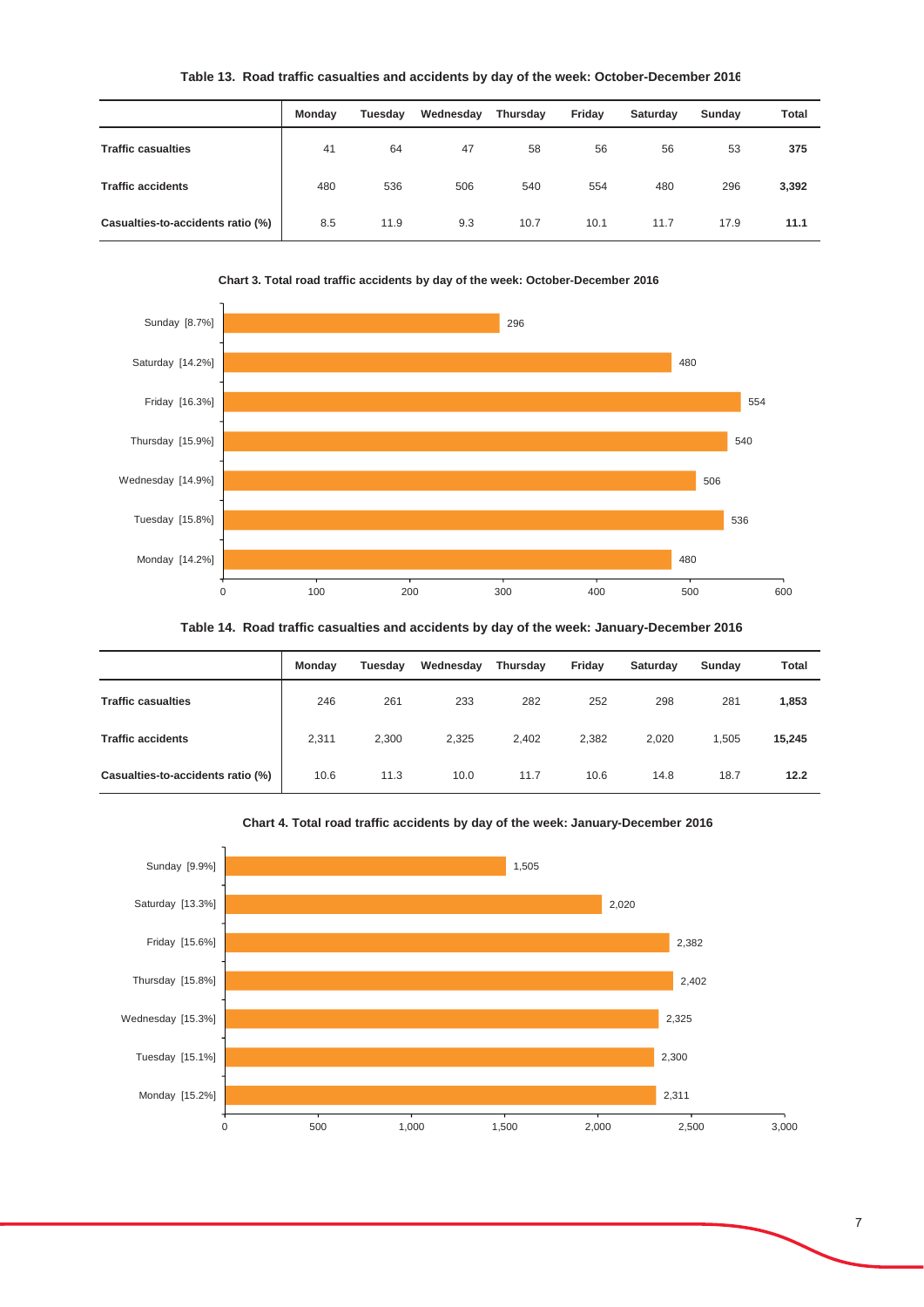**Table 15. Road traffic accidents by day and time of day: October-December 2016**

| <b>Time bracket</b> | Monday | Tuesday | Wednesday      | Thursday | Friday         | Saturday | Sunday | <b>Total</b> |
|---------------------|--------|---------|----------------|----------|----------------|----------|--------|--------------|
| $00:00 - 02:59$     | $9\,$  | 5       | $\overline{2}$ | 8        | $\overline{7}$ | 23       | 16     | 70           |
| $03:00 - 05:59$     | 8      | 6       | $\overline{7}$ | 12       | 12             | 27       | 29     | 101          |
| $06:00 - 08:59$     | 83     | 96      | 104            | 89       | 94             | 50       | 19     | 535          |
| $09:00 - 11:59$     | 101    | 113     | 106            | 117      | 102            | 120      | 62     | 721          |
| 12:00 - 14:59       | 106    | 103     | 108            | 103      | 125            | 103      | 53     | 701          |
| 15:00 - 17:59       | 110    | 121     | 98             | 119      | 121            | 68       | 40     | 677          |
| 18:00 - 20:59       | 48     | 78      | 61             | 76       | 62             | 59       | 54     | 438          |
| 21:00 - 23:59       | 15     | 14      | 20             | 16       | 31             | 30       | 23     | 149          |
| <b>Total</b>        | 480    | 536     | 506            | 540      | 554            | 480      | 296    | 3,392        |



**Chart 5. Road traffic accidents by day and time bracket: October-December 2016**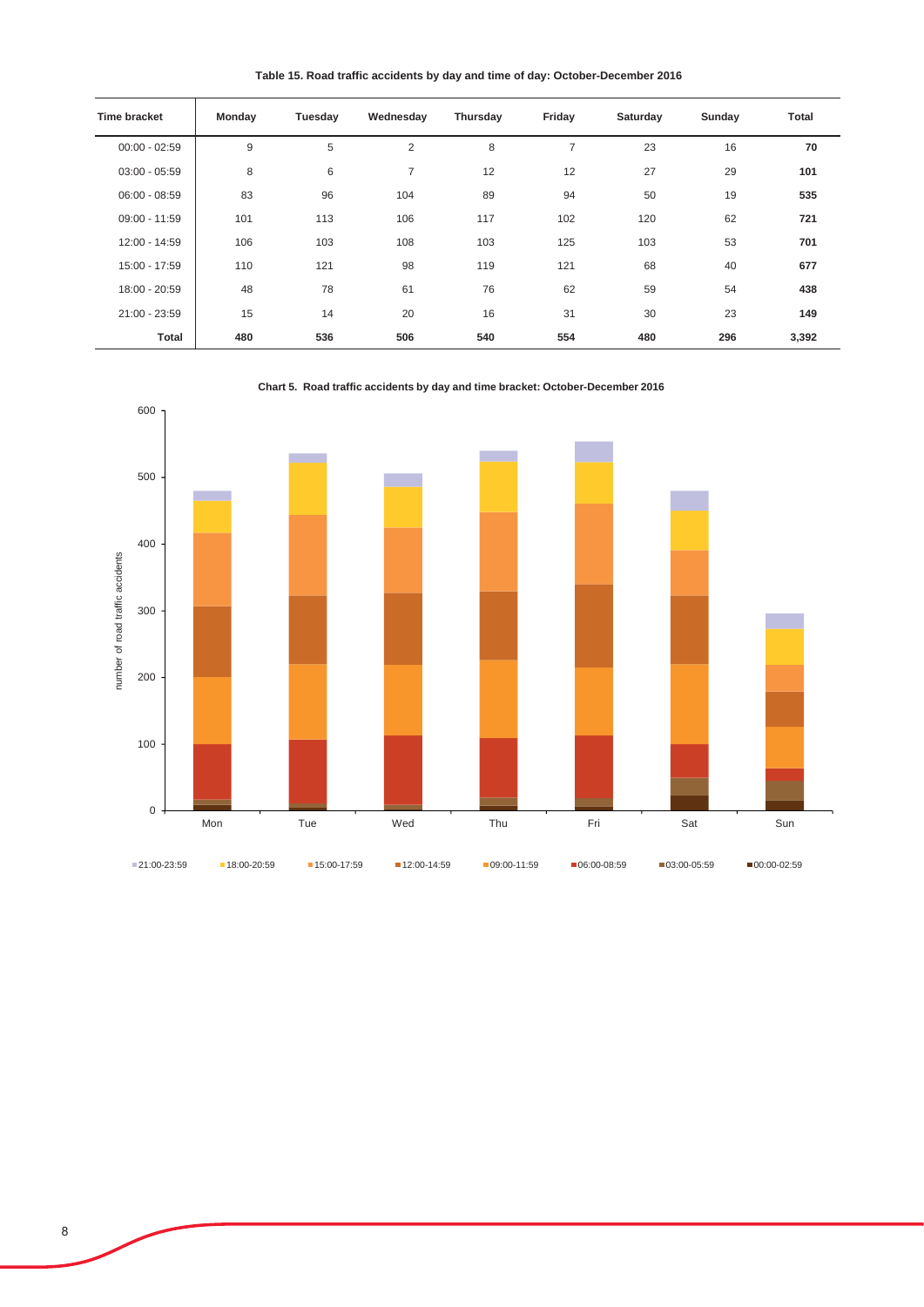**Table 16. Road traffic accidents by day and time of day: January-December 2016**

| <b>Time bracket</b> | Monday | Tuesday | Wednesday | Thursday | Friday | Saturday | Sunday | <b>Total</b> |
|---------------------|--------|---------|-----------|----------|--------|----------|--------|--------------|
| $00:00 - 02:59$     | 41     | 28      | 24        | 44       | 41     | 91       | 103    | 372          |
| $03:00 - 05:59$     | 31     | 32      | 29        | 39       | 39     | 89       | 104    | 363          |
| $06:00 - 08:59$     | 399    | 406     | 383       | 394      | 337    | 206      | 105    | 2,230        |
| $09:00 - 11:59$     | 492    | 475     | 500       | 551      | 513    | 458      | 291    | 3,280        |
| 12:00 - 14:59       | 490    | 459     | 520       | 494      | 523    | 456      | 245    | 3,187        |
| 15:00 - 17:59       | 522    | 500     | 490       | 476      | 519    | 332      | 259    | 3,098        |
| 18:00 - 20:59       | 265    | 315     | 281       | 302      | 302    | 260      | 275    | 2,000        |
| 21:00 - 23:59       | 71     | 85      | 98        | 102      | 108    | 128      | 123    | 715          |
| <b>Total</b>        | 2,311  | 2,300   | 2,325     | 2,402    | 2,382  | 2,020    | 1,505  | 15,245       |

**Chart 6. Road traffic accidents by day and time bracket: January-December 2016**

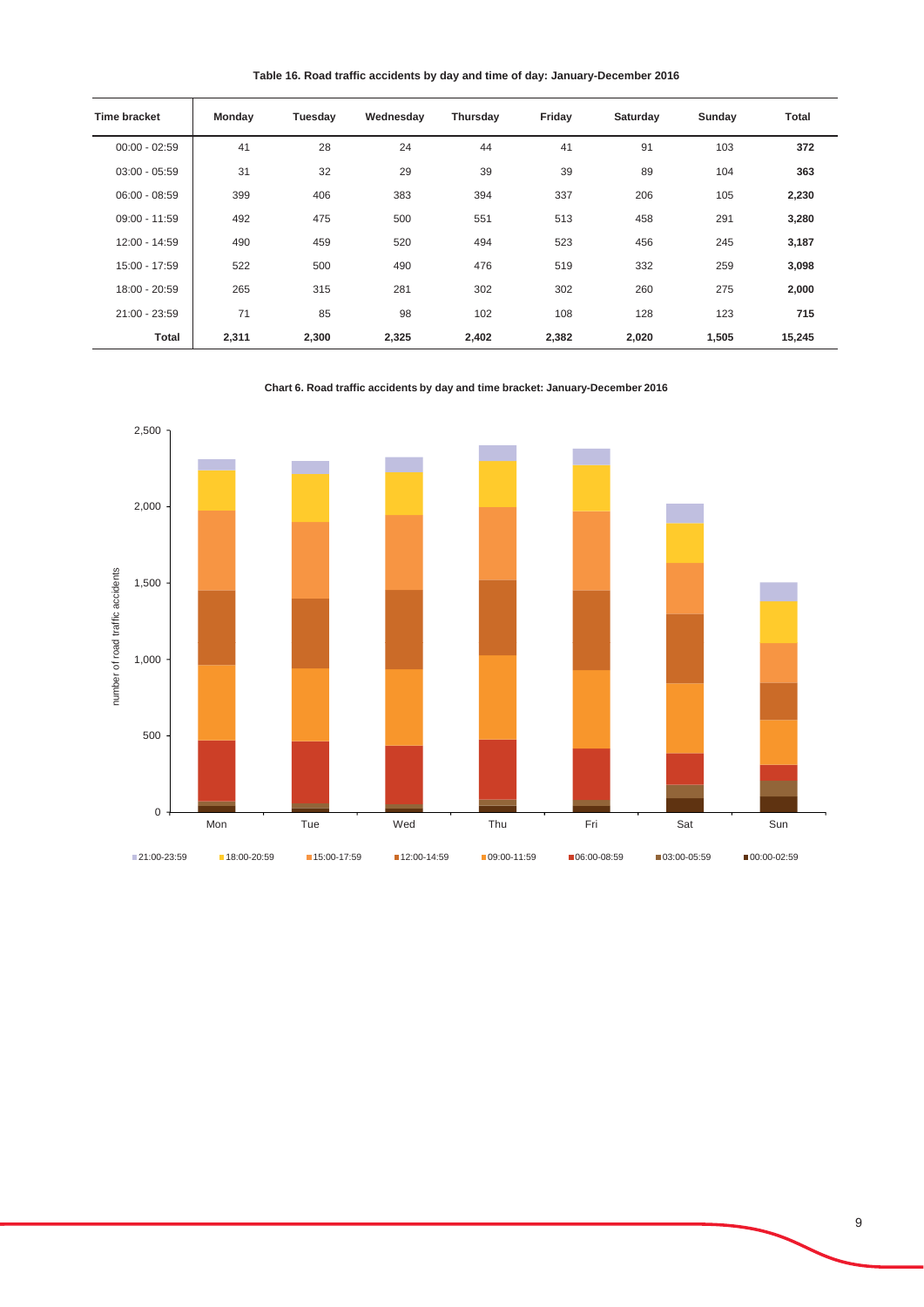**Table 17. Road traffic accidents by locality …**

|                          |       | January-December | October-December |                |                |  |
|--------------------------|-------|------------------|------------------|----------------|----------------|--|
| <b>District/Locality</b> | 2015  | 2016             | 2015             | 2016           | Change         |  |
| <b>Southern Harbour</b>  | 3,161 | 3,065            | 713              | 706            | -7             |  |
| Cospicua                 | 94    | 115              | 30               | 32             | $\overline{2}$ |  |
| Fgura                    | 272   | 263              | 59               | 59             | ÷              |  |
| Floriana                 | 232   | 219              | 44               | 55             | 11             |  |
| <b>Hal Luga</b>          | 345   | 328              | 81               | 90             | 9              |  |
| <b>Hal Tarxien</b>       | 274   | 256              | 63               | 53             | $-10$          |  |
| <b>Haż-Żabbar</b>        | 333   | 326              | 74               | 67             | $-7$           |  |
| Kalkara                  | 35    | 32               | 4                | 3              | $-1$           |  |
| Marsa                    | 749   | 676              | 165              | 155            | $-10$          |  |
| Paola                    | 475   | 491              | 120              | 115            | $-5$           |  |
| Santa Lucija             | 43    | 46               | 9                | 11             | $\overline{2}$ |  |
| Senglea                  | 34    | 19               | 4                | 2              | $-2$           |  |
| Valletta                 | 214   | 224              | 49               | 54             | 5              |  |
| Vittoriosa               | 45    | 48               | 8                | 6              | $-2$           |  |
| Xgħajra                  | 16    | 22               | 3                | $\overline{4}$ | $\mathbf{1}$   |  |
| <b>Northern Harbour</b>  | 5,819 | 5,783            | 1,450            | 1,308          | $-142$         |  |
| <b>Birkirkara</b>        | 1,187 | 1,224            | 318              | 270            | $-48$          |  |
| Gżira                    | 450   | 395              | 111              | 92             | $-19$          |  |
| <b>Hal Qormi</b>         | 776   | 751              | 191              | 170            | $-21$          |  |
| Hamrun                   | 353   | 384              | 81               | 89             | 8              |  |
| Msida                    | 598   | 626              | 153              | 156            | 3              |  |
| Pembroke                 | 70    | 110              | 23               | 24             | $\mathbf{1}$   |  |
| San Gwann                | 549   | 518              | 125              | 116            | $-9$           |  |
| Santa Venera             | 289   | 272              | 72               | 59             | $-13$          |  |
| St Julian's              | 479   | 465              | 112              | 95             | $-17$          |  |
| Swiegi                   | 201   | 228              | 48               | 62             | 14             |  |
| Ta' Xbiex                | 96    | 95               | 22               | 19             | $-3$           |  |
| Tal-Pietà                | 215   | 188              | 56               | 51             | $-5$           |  |
| Tas-Sliema               | 556   | 527              | 138              | 105            | $-33$          |  |
| <b>South Eastern</b>     | 1,348 | 1,361            | 322              | 267            | $-55$          |  |
| Birżebbuġa               | 198   | 222              | 49               | 38             | $-11$          |  |
| Gudja                    | 175   | 133              | 47               | 25             | $-22$          |  |
| <b>Hal Ghaxaq</b>        | 87    | 86               | 21               | 16             | $-5$           |  |
| <b>Hal Kirkop</b>        | 44    | 63               | 14               | 19             | 5              |  |
| <b>Hal Safi</b>          | 44    | 48               | 11               | 13             | $\sqrt{2}$     |  |
| Marsaskala               | 219   | 197              | 46               | 44             | $-2$           |  |
| Marsaxlokk               | 72    | 72               | 19               | 14             | $-5$           |  |
| Mqabba                   | 56    | 51               | 12               | $\overline{7}$ | $-5$           |  |
| Qrendi                   | 30    | 31               | 4                | $\overline{7}$ | 3              |  |
| Żejtun                   | 268   | 312              | 76               | 53             | $-23$          |  |
| Żurrieg                  | 155   | 146              | 23               | 31             | 8              |  |
| Western                  | 1,868 | 1,782            | 502              | 424            | $-78$          |  |
| Had-Dingli               | 46    | 49               | 11               | 15             | $\overline{4}$ |  |
| <b>Hal Balzan</b>        | 183   | 138              | 53               | 35             | $-18$          |  |
| Hal Lija                 | 231   | 203              | 58               | 52             | -6             |  |
| <b>H'Attard</b>          | 478   | 456              | 131              | 102            | $-29$          |  |
| Haż-Żebbuġ               | 303   | 313              | 77               | 69             | -8             |  |
| Iklin                    | 95    | 99               | 27               | 25             | $-2$           |  |
| Mdina                    | 25    | 38               | 8                | 13             | $\,$ 5 $\,$    |  |
| Mtarfa                   | 73    | 84               | 6                | 5              | $-1$           |  |
| Rabat                    | 317   | 288              | 101              | 81             | $-20$          |  |
| Siģģiewi                 | 117   | 114              | 30               | 27             | $-3$           |  |
| <b>Northern</b>          | 2,514 | 2,473            | 564              | 527            | $-37$          |  |
| <b>Hal Gharghur</b>      | 95    | 100              | 15               | 19             | $\overline{4}$ |  |
| Mellieħa                 | 372   | 396              | 71               | 79             | 8              |  |
| Mġarr                    | 156   | 116              | 34               | 23             | $-11$          |  |
| Mosta                    | 599   | 625              | 174              | 128            | -46            |  |
| Naxxar                   | 601   | 527              | 129              | 144            | 15             |  |
| St Paul's Bay            | 691   | 709              | 141              | 134            | $-7$           |  |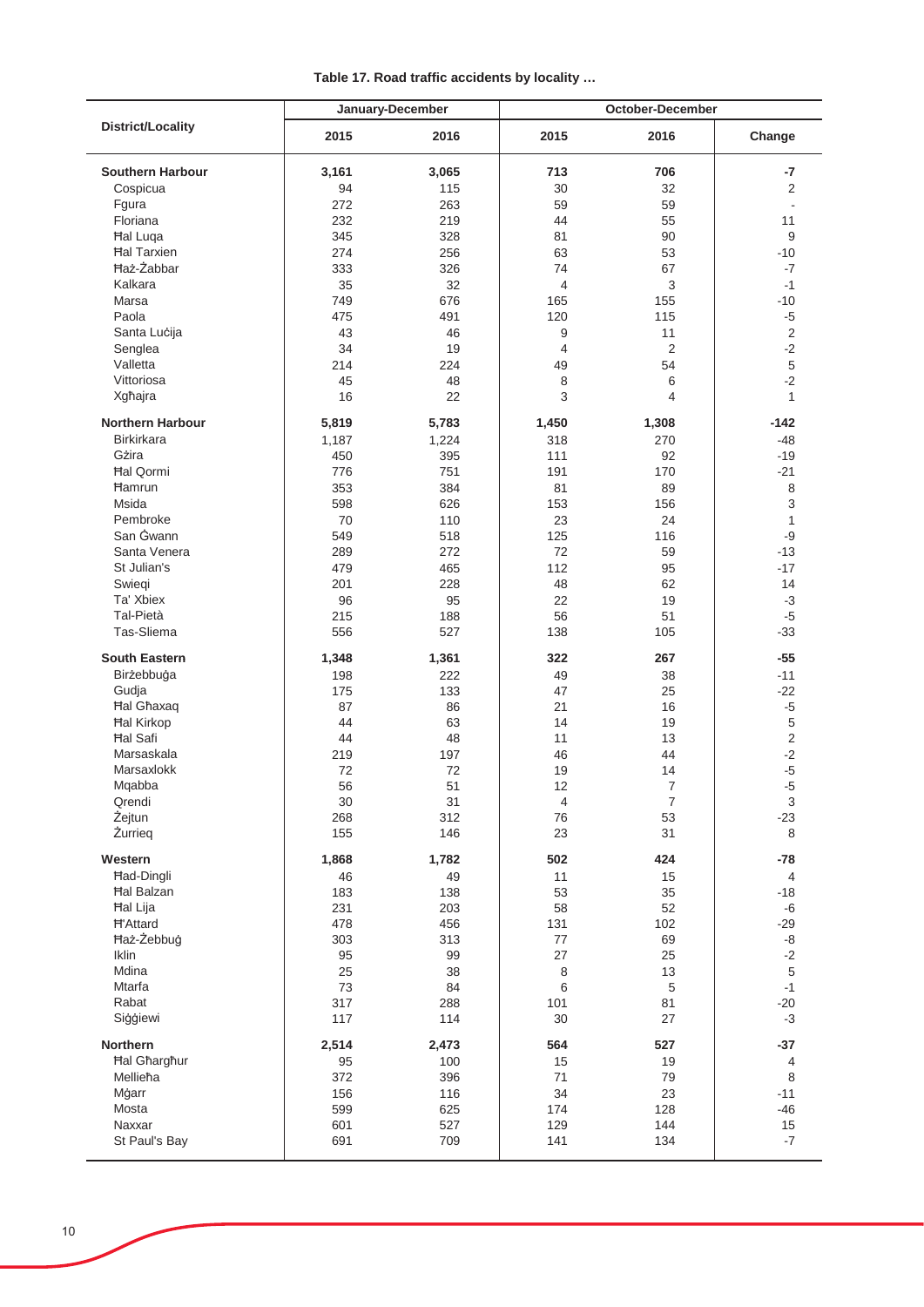|  |  |  |  |  | Table 17. Road traffic accidents by locality |  |  |
|--|--|--|--|--|----------------------------------------------|--|--|
|--|--|--|--|--|----------------------------------------------|--|--|

|                          |      | January-December |      | <b>October-December</b> |        |
|--------------------------|------|------------------|------|-------------------------|--------|
| <b>District/Locality</b> | 2015 | 2016             | 2015 | 2016                    | Change |
| <b>Gozo and Comino</b>   | 794  | 781              | 176  | 160                     | $-16$  |
| Fontana                  | 18   | 15               | 6    | 2                       | -4     |
| Għajnsielem              | 80   | 98               | 15   | 26                      | 11     |
| Għarb                    | 27   | 21               | 5    |                         | 2      |
| Għasri                   | 11   | 8                |      |                         | -1     |
| Munxar                   | 26   | 20               |      | 2                       | -5     |
| Nadur                    | 76   | 64               | 14   | 8                       | -6     |
| Qala                     | 21   | 21               | 2    | 5                       | 3      |
| San Lawrenz              | 11   | 5                |      |                         |        |
| Ta' Kercem               | 11   | 15               | 5    |                         | $-4$   |
| Ta' Sannat               | 18   | 20               | 5    | 8                       | 3      |
| Victoria                 | 274  | 245              | 61   | 54                      | $-7$   |
| Xagħra                   | 62   | 83               | 15   | 16                      |        |
| Xewkija                  | 103  | 114              | 27   | 24                      | -3     |
| Żebbuġ                   | 56   | 52               | 13   | 6                       | $-7$   |

**Chart 7. Top ten localities in which most road traffic accidents occurred: October-December 2016**